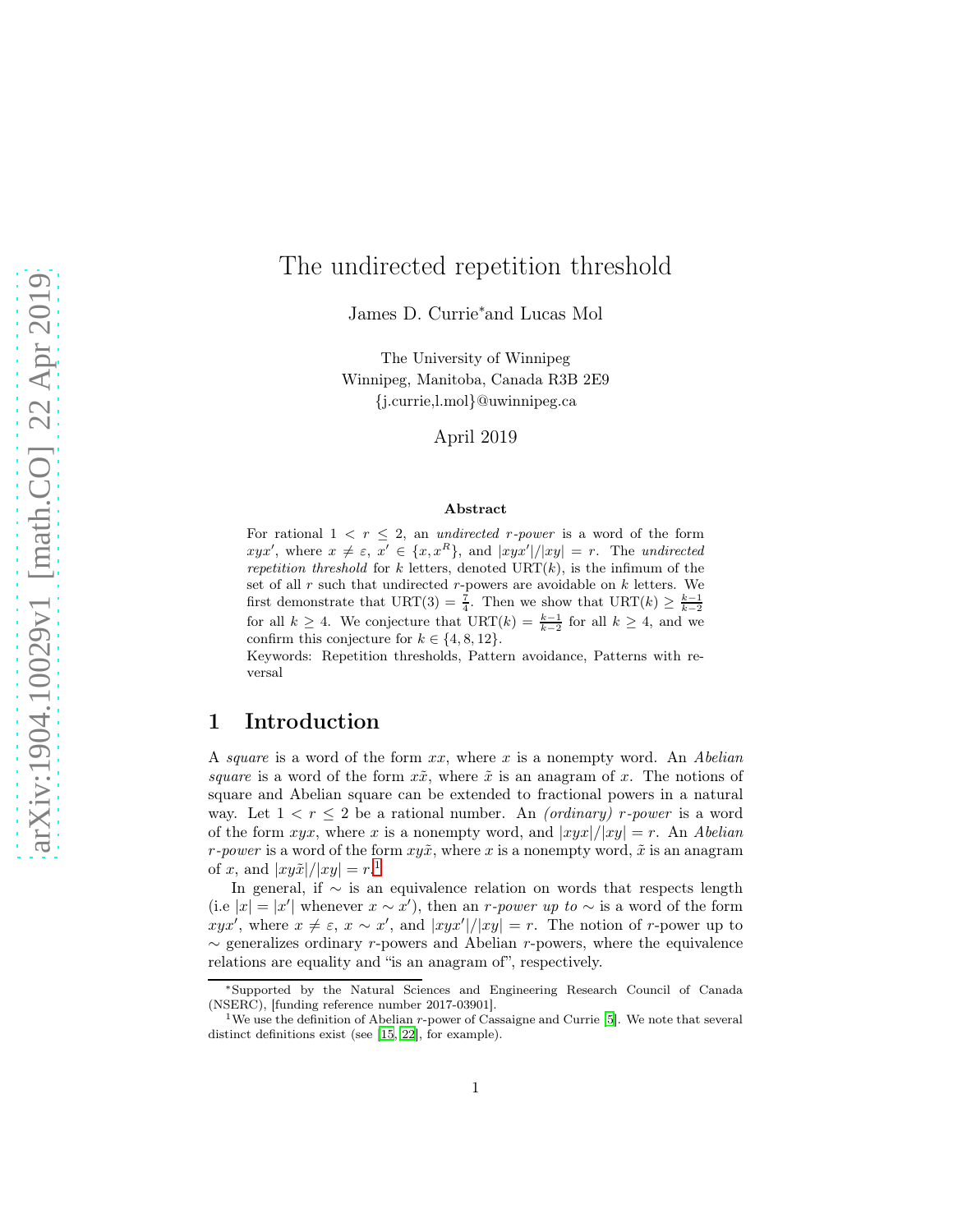Let ∼ be an equivalence relation on words that respects length. For a real number  $1 < \alpha \leq 2$ , a word w is called  $\alpha$ -free up to  $\sim$  if no factor of w is an r-power up to  $\sim$  for  $r \geq \alpha$ . Moreover, w is called  $\alpha^+$ -free up to  $\sim$  if no factor of w is an r-power up to  $\sim$  for  $r > \alpha$ . For every integer  $k \geq 2$ , we say that  $\alpha$ -powers up to  $\sim$  are k-avoidable if there is an infinite word on k letters that is  $\alpha$ -free up to  $\sim$ , and k-unavoidable otherwise. For every integer  $k \geq 2$ , the repetition threshold up to  $\sim$  for k letters, denoted RT<sub>∼</sub>(k), is defined as

$$
RT_{\sim}(k) = \inf\{r: r\text{-powers up to } \sim \text{ are } k\text{-avoidable}\}.
$$

Since we have only defined r-powers for  $r \leq 2$ , it follows that RT<sub>∼</sub>(k)  $\leq 2$  or  $RT_\sim(k) = \infty$  for any particular value of k.

It is well-known that squares are 3-avoidable [\[1](#page-12-2)]. Thus, for  $k \geq 3$ ,  $RT_{=}(k)$ is the usual *repetition threshold*, denoted simply  $RT(k)$ . Dejean [\[13\]](#page-12-3) proved that RT(3) = 7/4, and conjectured that RT(4) = 7/5 and RT(k) =  $k/(k-1)$ for all  $k > 5$ . This conjecture has been confirmed through the work of many authors [\[3,](#page-12-4) [11](#page-12-5)[–13,](#page-12-3) [17](#page-13-1)[–20\]](#page-13-2).

It is also known that Abelian squares are 4-avoidable [\[16](#page-12-6)]. Let  $\approx$  denote the equivalence relation "is an anagram of". Then for  $k \geq 4$ ,  $RT_{\approx}(k)$  is equivalent to the Abelian repetition threshold (or commutative repetition threshold), introduced by Cassaigne and Currie [\[5](#page-12-0)], and denoted  $ART(k)$ . Relatively less is known about the Abelian repetition threshold. Cassaigne and Currie [\[5](#page-12-0)] give (weak) upper bounds on ART(k) in demonstrating that  $\lim_{k\to\infty} \text{ART}(k) = 1$ . Samsonov and Shur [\[22\]](#page-13-0) conjecture that  $ART(4) = 9/5$  and  $ART(k) = (k 2)/(k-3)$  $2)/(k-3)$  for all  $k \geq 5$ , and give a lower bound matching this conjecture.<sup>2</sup>

For every word  $x = x_1 x_2 ... x_n$ , where the  $x_i$  are letters, we let  $x^R$  denote the reversal of x, defined by  $x^R = x_n \dots x_1$ . For example, if  $x = \text{time}$  then  $x^R = \text{emit.}$  Let  $\simeq$  be the equivalence relation on words defined by  $x \simeq x'$ if  $x' = x$  or  $x' = x^R$ . In this article, we focus on determining  $RT_{\simeq}(k)$ . We simplify our notation and terminology as follows. We refer to r-powers up to  $\simeq$  as *undirected r-powers*. These come in two types: words of the form  $xyx$  are ordinary r-powers, while we refer to words of the from  $xyx^R$  as reverse r-powers. For example, the English words edited and render are undirected  $\frac{3}{2}$ -powers; edited is an ordinary  $\frac{3}{2}$ -power, while render is a reverse *r*-power.

We say that a word w is undirected  $\alpha$ -free if it is  $\alpha$ -free up to  $\simeq$ . The definition of an *undirected*  $\alpha^+$ -free word is analogous. We let  $\text{URT}(k) = \text{RT}_{\simeq}(k)$ , and refer to this as the *undirected repetition threshold* for k letters.

It is clear that  $\simeq$  is coarser than  $=$  and finer than  $\approx$ . Thus, for every rational  $1 < r \leq 2$ , an r-power is an undirected r-power, and an undirected r-power is an Abelian r-power. As a result, we immediately have

$$
\operatorname{RT}(k) \leq \operatorname{URT}(k) \leq \operatorname{ART}(k)
$$

for all  $k \geq 2$ .

<span id="page-1-0"></span><sup>&</sup>lt;sup>2</sup>Samsonov and Shur define weak, semi-strong, and strong Abelian  $\alpha$ -powers for all real numbers  $\alpha > 1$ . For rational  $1 < r \leq 2$ , their definitions of semi-strong Abelian r-power and strong Abelian r-power are both equivalent to our definition of Abelian r-power.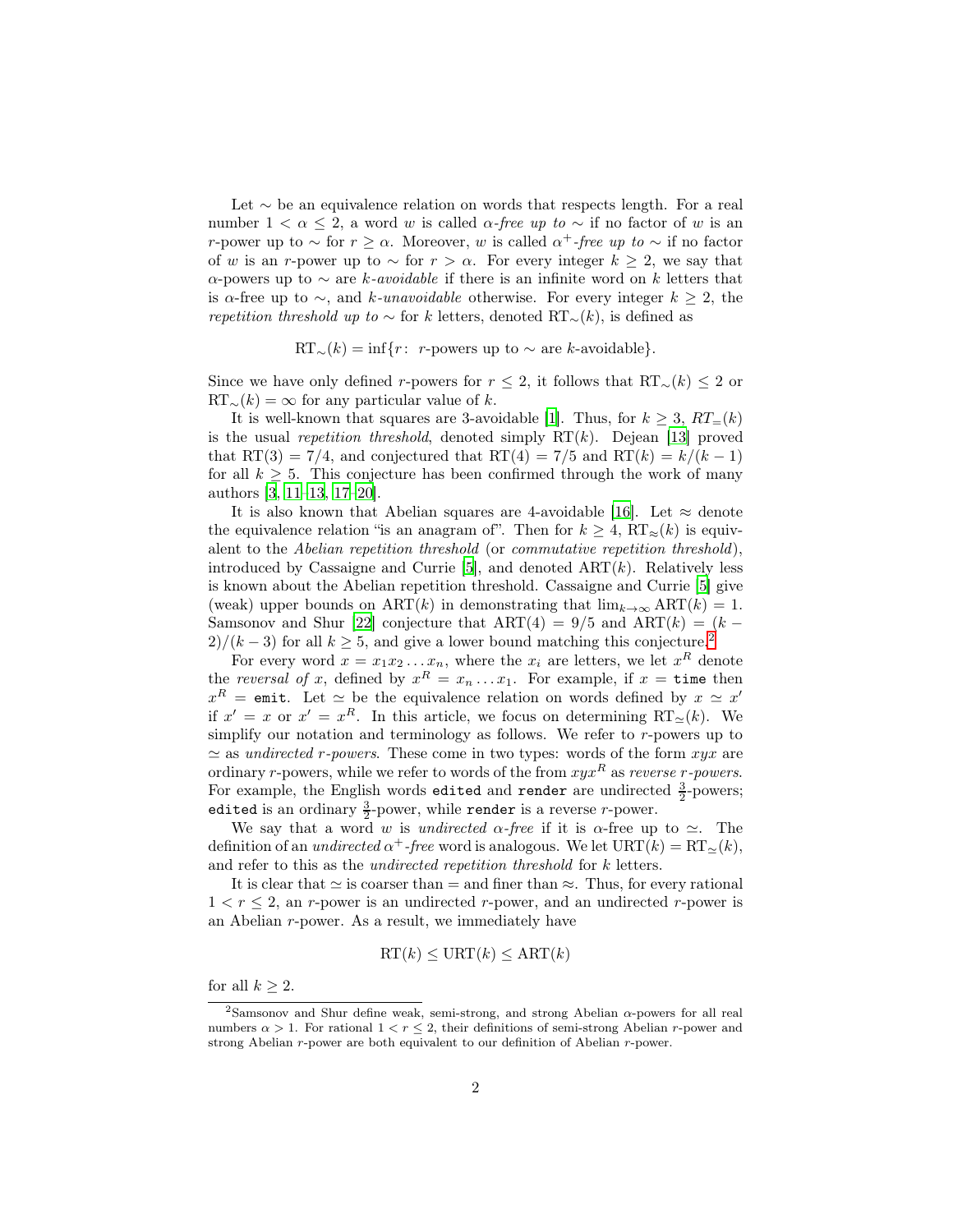Since only a weak upper bound on  $ART(k)$  is currently known, we provide an alternate upper bound on URT(k) for large enough k. For words  $u = u_0u_1 \ldots$ and  $v = v_0v_1...$  of the same length (possibly infinite) over alphabets A and B, respectively, the *direct product* of u and v, denoted  $u \oplus v$ , is the word on alphabet  $A \times B$  defined by

$$
u\oplus v=(u_0,v_0)(u_1,v_1)\ldots
$$

A word x is called a *reversible factor* of w if both x and  $x^R$  are factors of w.

<span id="page-2-1"></span>**Theorem 1.** For every  $k \geq 9$ , URT $(k) \leq RT(|k/3|)$ .

*Proof.* Fix  $k \geq 9$ , and let  $\ell = |k/3|$ . Evidently,  $\ell \geq 3$  and thus RT( $\ell$ ) < 2. Let **u** be an infinite  $RT(\ell)^+$ -free word on  $\ell$  letters. We claim that the word  $u \oplus (123)^\omega$  on  $3\ell < k$  letters is undirected  $RT(\ell)^+$ -free, from which the theorem follows. Since the only reversible factors of  $(123)^\omega$  have length at most 1, any reverse r-power  $xyx^R$  in  $u \oplus (123)^\omega$  satisfies  $x = x^R$ , and hence is an ordinary *r*-power as well. Further, since **u** is ordinary  $RT(\ell)$ <sup>+</sup>-free, so is  $u \oplus (123)^\omega$ . This completes the proof of the claim.  $\Box$ 

The layout of the article is as follows. In Section [2,](#page-2-0) we discuss related problems in pattern avoidance, and give some implications of our main results in that setting. In Section [3,](#page-4-0) we prove that  $\text{URT}(3) = 7/4$  using a standard morphic constuction. In Section [4,](#page-5-0) we demonstrate that  $\text{URT}(k) \geq (k-1)/(k-1)$ 2) for all  $k \geq 4$ . In Section [5,](#page-6-0) we prove that  $\text{URT}(k) = (k-1)/(k-2)$  for  $k \in \{4, 8, 12\}$  using a generalization of the encoding introduced by Pansiot [\[19\]](#page-13-3). In light of our results, we propose the following.

<span id="page-2-2"></span>Conjecture 2. For all  $k \geq 4$ , URT $(k) = (k-1)/(k-2)$ .

We now introduce some terminology that will be used in the sequel. Let A and B be alphabets, and let  $h: A^* \to B^*$  be a morphism. Using the standard notation for images of sets, we have  $h(A) = \{h(a): a \in A\}$ , which we refer to as the set of blocks of h. A set of words  $P \subseteq A^*$  is called a prefix code if no element of P is a prefix of another. If P is a prefix code and  $w$  is a nonempty factor of some element of  $P^+$ , a cut of w is a pair  $(x, y)$  such that (i)  $w = xy$ ; and (ii) for any words p, s with  $pws \in P^+$ ,  $px \in P^*$ . We use vertical bars to denote cuts. For example, over the prefix code {01, 10}, the word 11 has cut  $1|1.$ 

### <span id="page-2-0"></span>2 Related problems in pattern avoidance

Let  $p = p_1p_2...p_n$  be a word over alphabet V, where the  $p_i$  are letters called *variables.* In this context, p is called a pattern. If  $\sim$  is an equivalence relation on words, then we say that word w encounters p up to  $\sim$  if w contains a factor  $X_1X_2...X_n$ , where each  $X_i$  is nonempty and  $X_i \sim X_j$  whenever  $p_i = p_j$ . Otherwise, we say that w avoids p up to  $\sim$ . A pattern p is k-avoidable up to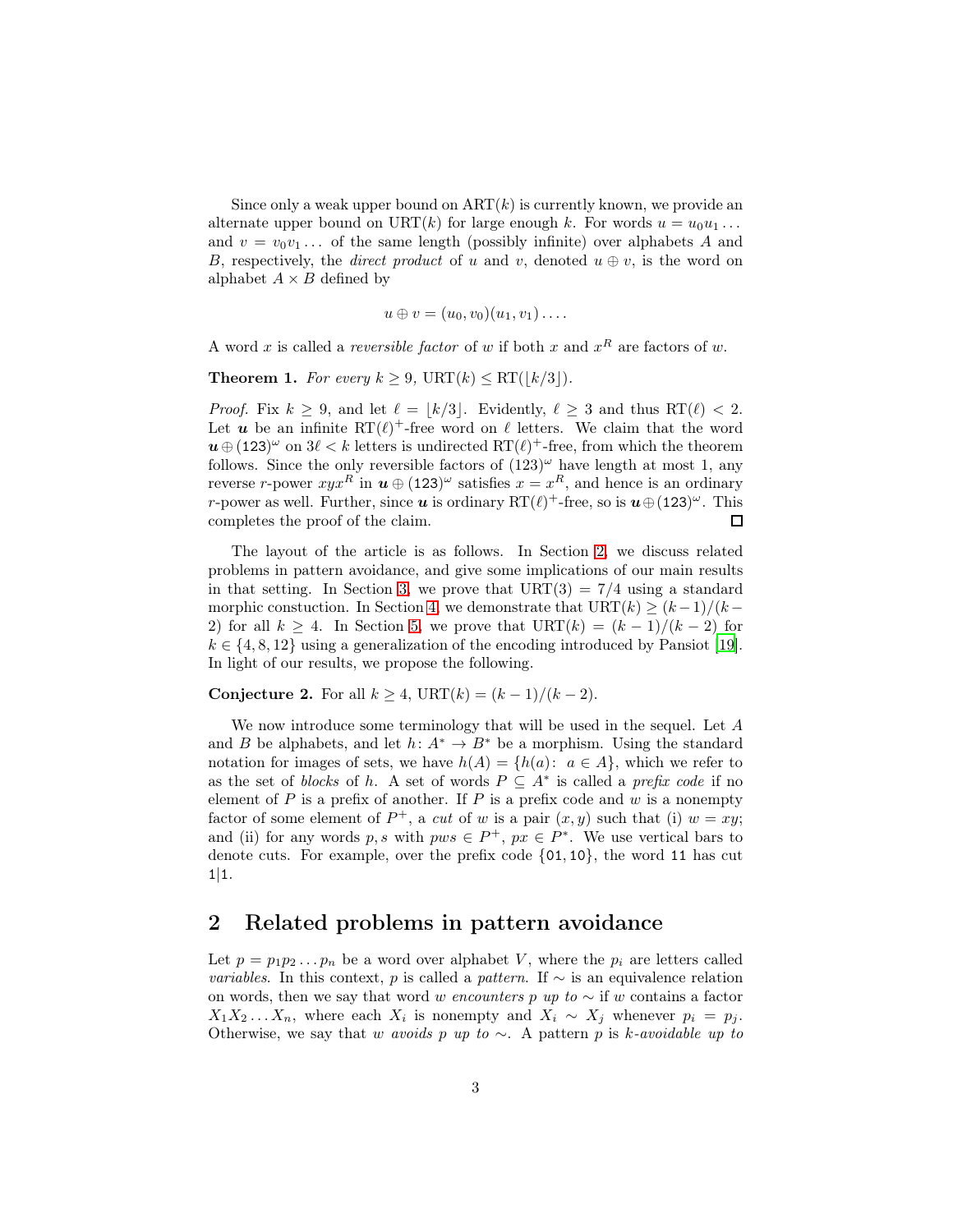$\sim$  if there is an infinite word on a k-letter alphabet that avoids p up to  $\sim$ . Otherwise, p is k-unavoidable up to ∼. Finally, p is avoidable up to ∼ if it is k-avoidable for some k, and unavoidable up to  $\sim$  otherwise.

When  $\sim$  is equality, we recover the ordinary notion of pattern avoidance (see [\[4\]](#page-12-7)). When  $\sim$  is  $\approx$  (i.e. "is an anagram of"), we recover the notion of Abelian pattern avoidance (see [\[7,](#page-12-8) [8,](#page-12-9) [21](#page-13-4)], for example). One could also explore pattern avoidance up to  $\simeq$ , or *undirected pattern avoidance*. We discuss some initial results in this direction. While there are patterns that are avoidable in the ordinary sense but not in the Abelian sense [\[7,](#page-12-8) Lemma 3], every avoidable pattern is in fact avoidable up to  $\simeq$ , as we show below.

<span id="page-3-0"></span>**Theorem 3.** Let  $p$  be a pattern. Then  $p$  is avoidable in the ordinary sense if and only if p is avoidable up to  $\simeq$ .

*Proof.* If p is unavoidable in the ordinary sense, then clearly p is unavoidable up to  $\simeq$ . If p is avoidable in the ordinary sense, then let **u** be an  $\omega$ -word avoiding p. The direct product  $u \oplus (123)^\omega$  avoids p up to  $\simeq$  by an argument similar to the one used in Theorem [1.](#page-2-1)  $\Box$ 

Questions concerning the k-avoidability of patterns up to  $\simeq$  appear to be more interesting. The *avoidability index* of a pattern p up to  $\sim$ , denoted  $\lambda_{\sim}(p)$ , is the least positive integer k such that p is k-avoidable up to  $\sim$ , or  $\infty$  if p is unavoidable. In general, for any pattern  $p$ , we have

$$
\lambda_{=}(p) \leq \lambda_{\simeq}(p) \leq \lambda_{\approx}(p).
$$

The construction of Theorem [3](#page-3-0) can be used to show that  $\lambda_{\simeq}(p) \leq 3\lambda_{=}(p)$ , though we suspect that this bound is not tight.

The study of the undirected repetition threshold will have immediate implications on avoiding patterns up to  $\approx$ . For example, we can easily resolve the avoidability index of unary patterns up to  $\simeq$  using known results along with a result proven later in this article.

**Theorem 4.** 
$$
\lambda_{\simeq}(x^k) = \begin{cases} 3 & \text{if } k \in \{2, 3\} \\ 2 & \text{if } k \ge 4. \end{cases}
$$

*Proof.* We prove that  $\text{URT}(3) = 7/4$  in Section [3,](#page-4-0) from which it follows that  $\lambda_{\simeq}(xx) = 3$ . By backtracking, we have  $\lambda_{\simeq}(xxx) \geq 3$ , and since  $\lambda_{\simeq}(xxx) =$ 3 [\[14](#page-12-10)], we conclude that  $\lambda_{\simeq}(xxx) = 3$ . Finally, since  $\lambda_{\simeq}(x^4) = 2$  [\[14\]](#page-12-10), we have  $\lambda_{\simeq}(x^k) = 2$  for all  $k \geq 4$ . □

We plan to determine the avoidability index of all binary patterns up to  $\simeq$  in a future work.

Finally, we remark that the study of k-avoidability of patterns up to  $\simeq$ has implications for k-avoidability of patterns with reversal (see [\[6,](#page-12-11) [9,](#page-12-12) [10\]](#page-12-13) for definitions and examples). In particular, if pattern p is k-avoidable up to  $\approx$ , then all patterns with reversal that are obtained by swapping any number of letters in p for their mirror images are *simultaneously k-avoidable*; that is, there is an infinite word on  $k$  letters avoiding all such "decorations" of  $p$ .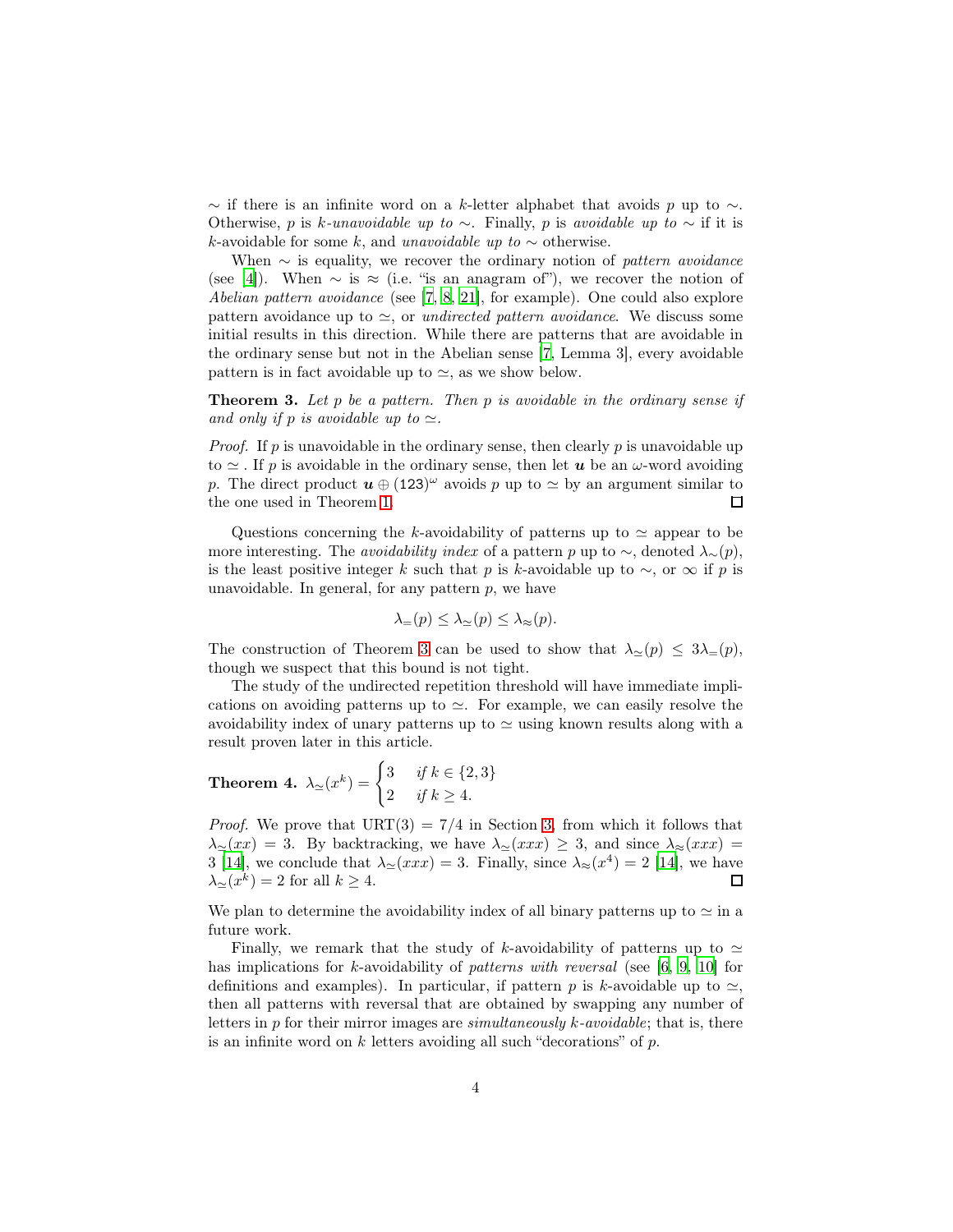## <span id="page-4-0"></span>3 URT $(3) = \frac{7}{4}$

Dejean [\[13\]](#page-12-3) demonstrated that  $RT(3) = 7/4$ , hence we must have  $URT(3) \ge 7/4$ . So in order to show that  $\text{URT}(3) = 7/4$ , it suffices to find an infinite ternary word that is undirected  $\frac{7}{4}$ + -free. We provide a morphic construction of such a word. Let  $f$  be the 24-uniform morphism defined by

> $0 \mapsto 012\,021\,201\,021\,012\,102\,120\,210$ 1 7→ 120 102 012 102 120 210 201 021  $2 \mapsto 201\,210\,120\,210\,201\,021\,012\,102$

The morphism is similar in structure to the morphism of Dejean [\[13\]](#page-12-3) whose fixed point avoids ordinary  $7/4^+$ -powers (but not undirected  $7/4^+$ -powers).

**Theorem 5.** The word  $f^{\omega}(0)$  is undirected  $\frac{7}{4}$  $+$ -free.

*Proof.* We first show that  $f^{\omega}(0)$  has no factors of the form  $xyx^R$  with  $|x| > 3|y|$ (which is equivalent to  $|xyx^R|/|xy| > 7/4$ ). By exhaustively checking all factors of length 19 of  $f^{\omega}(0)$ , we find that  $f^{\omega}(0)$  has no reversible factors of length greater than 18. So if  $f^{\omega}(0)$  has a factor of the form  $xyx^R$  with  $|x| > 3|y|$ , then  $|x| \leq 18$ , and in turn  $|y| < 6$ . So  $|xyx^R| < 42$ . Every factor of length at most 41 appears in  $f^3(0)$ , so by checking this prefix exhaustively we conclude that  $f^{\omega}(0)$  has no factors of this form.

So it suffices to show that  $f^{\omega}(0)$  is (ordinary)  $\frac{7}{4}$ + -free. Suppose towards a contradiction that  $f^{\omega}(0)$  has factor xyx with  $|x| > 3|y|$ . Let n be the smallest number such that a factor of this form appears in  $f<sup>n</sup>(0)$ . By exhaustive check, we have  $n > 3$ . First of all, if  $|x| \leq 27$ , then  $|xyx| < 63$ . Every factor of  $f^{\omega}(0)$ of length at most 62 appears in  $f^3(0)$ , so we may assume that  $|x| \ge 28$ . Then  $x$  contains at least one of the factors 01020, 12101, or 20212. By inspection, each one of these factors determines a cut in x, say  $x = s_x|x'|p_x$ , where  $s_x$  is a possibly empty proper suffix of a block of f, and  $p_x$  is a possibly empty proper prefix of a block of  $f$ . If  $y$  is properly contained in a single block, then

$$
xyx = s_x|x'|p_xys_x|x'|p_x.
$$

In this case, one verifies that the preimage of  $xyx$  contains a square, which contradicts the minimality of  $n$ . Otherwise, if  $y$  is not properly contained in a single block of f, then  $y = s_y|y'|p_y$ , where  $s_y$  is a possibly empty proper suffix of a block, and  $p_y$  is a possibly empty proper prefix of a block. Then

$$
xyx = s_x |x'| p_x s_y |y'| p_y s_x |x'| p_x,
$$

which appears internally as

$$
|p_y s_x | x'| p_x s_y | y'| p_y s_x | x' | p_x s_y |.
$$

The preimage of this factor is  $ax_1by_1ax_1b$ , where  $f(a) = p_ys_x$ ,  $f(b) = p_xs_y$ ,  $f(x_1) = x'$ , and  $f(y_1) = y'$ . Then  $19|ax_1b| \ge |x| > 3|y| \ge 3 \cdot 19|y_1|$ , or equivalently  $|ax_1b| > 3|y_1|$ , which contradicts the minimality of n.  $\Box$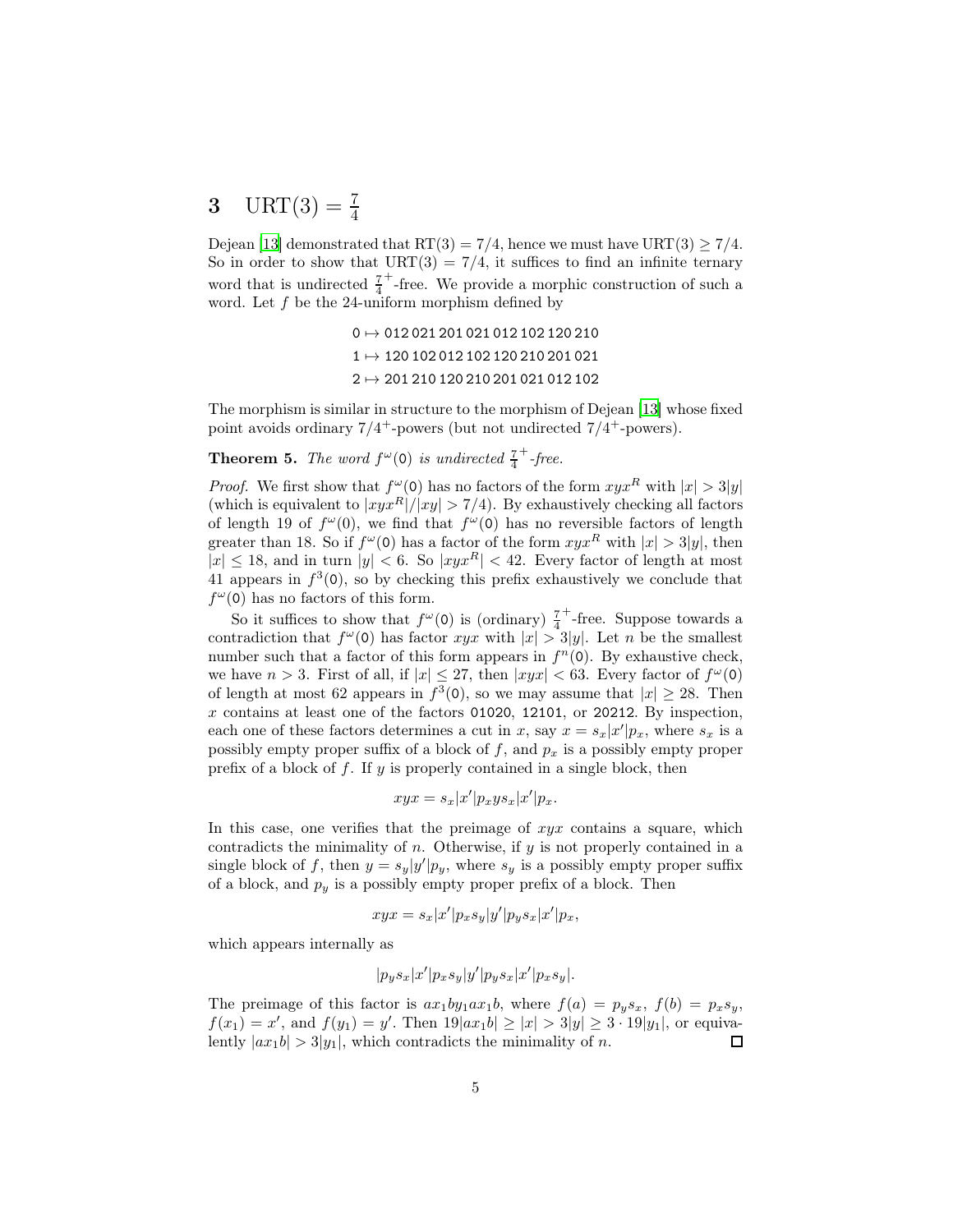

<span id="page-5-1"></span>Figure 1: The tree of  $(k-1)/(k-2)$  reverse power free words on k letters.

Thus, we conclude that  $\text{URT}(3) = \text{RT}(3) = \frac{7}{4}$ . We will see in the next section that URT(k) is strictly greater than RT(k) for every  $k \geq 4$ .

## <span id="page-5-0"></span>4 A lower bound on URT(k) for  $k \geq 4$

Here, we prove that  $\text{URT}(k) \geq (k-1)/(k-2)$  for  $k \geq 4$ .

<span id="page-5-2"></span>**Theorem 6.** If  $k \geq 4$ , then URT(k)  $\geq \frac{k-1}{k-2}$ , and the longest k-ary word that is undirected  $(k-1)/(k-2)$ -free has length  $k+3$ .

*Proof.* For  $k \in \{4, 5\}$ , the statement is checked by a standard backtracking algorithm. We now provide a general argument for all  $k \geq 6$ .

Fix  $k \geq 6$ , and suppose that w is a k-ary word of length  $k + 4$  that is undirected  $(k-1)/(k-2)$ -free. It follows that at least  $k-2$  letters must appear between any two repeated occurrences of the same letter in  $w$ , so that any length  $k-1$  factor of w must contain  $k-1$  distinct letters. So we may assume that w has prefix 12...(k-1). Further, given any prefix u of w of length at least  $k-1$ , there are only two possibilities for the next letter in  $w$ , as it must be distinct from the  $k-2$  distinct letters preceding it. These possibilities are enumerated in the tree of Figure [1.](#page-5-1)

We now explain why each word corresponding to a leaf of the tree yields an undirected r-power for some  $r \ge (k-1)/(k-2)$ . We examine the leaves from top to bottom, and use the fact that  $(k+1)/(k-1) > (k+2)/k > (k-1)/(k-2)$ when  $k \geq 6$ .

- The factor 12...(k-1)12 is an ordinary  $(k+1)/(k-1)$ -power.
- The factor  $23...$  (k-1)1k23 is an ordinary  $(k+2)/k$ -power.
- The factor  $34...$  (k-1)1k243 is a reverse  $(k+2)/k$ -power.
- The factor 45...(k-1)1k245 is an ordinary  $(k+1)/(k-1)$ -power.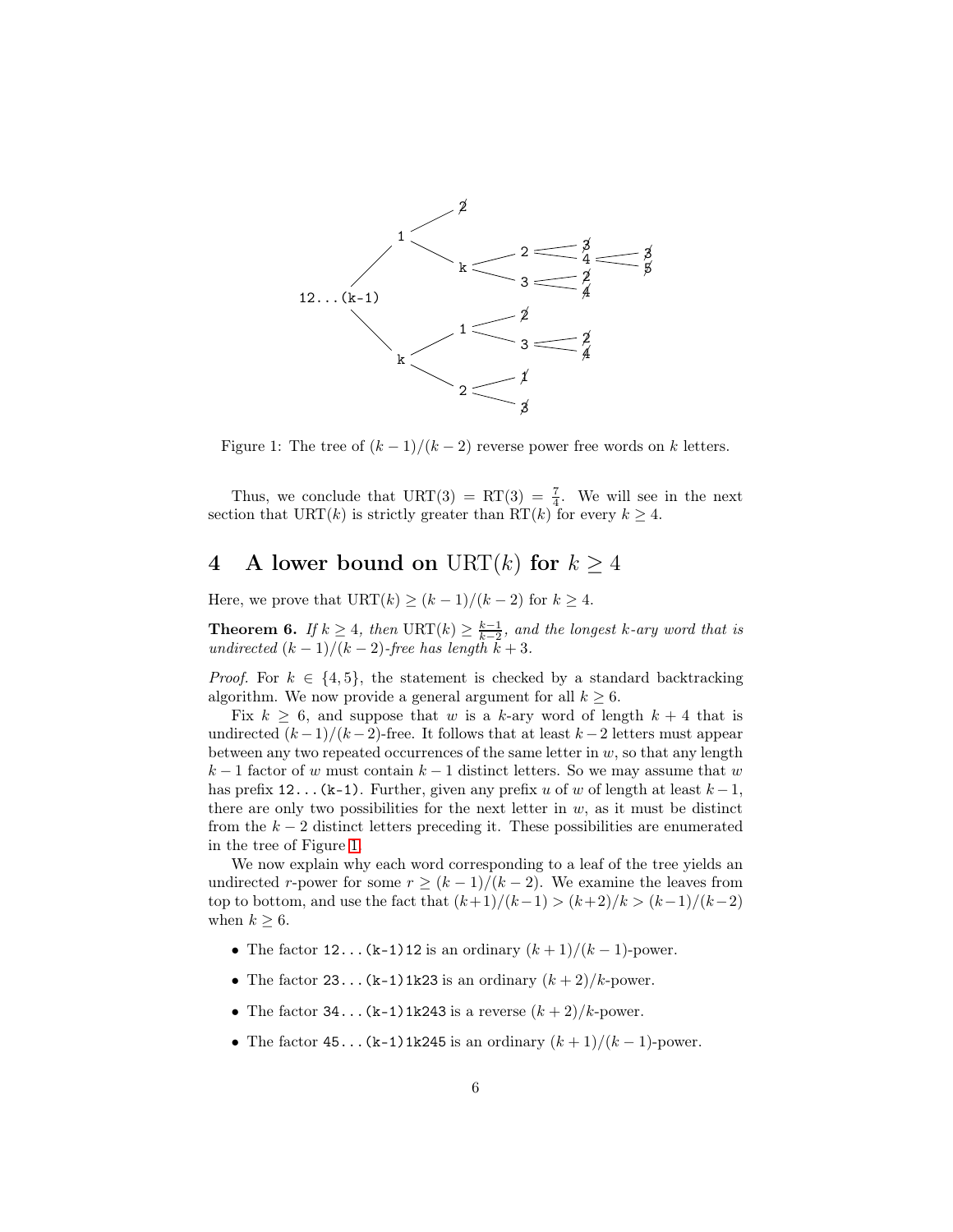- The factor 23...  $(k-1)$  1k32 is an ordinary  $(k+2)/k$ -power.
- The factor 34...(k-1)1k34 is an ordinary  $(k+1)/(k-1)$ -power.
- The factor  $12 \ldots (k-1)k12$  is an ordinary  $(k+2)/k$ -power.
- The factor 23...  $(k-1)k132$  is a reverse  $(k+2)/k$ -power.
- The factor 34... $(k-1)k134$  is an ordinary  $(k+1)/(k-1)$ -power.
- The factor  $12 \ldots (k-1)k21$  is a reverse  $(k+2)/k$ -power.
- The factor 23... $(k-1)k23$  is an ordinary  $(k+1)/(k-1)$ -power.

 $\Box$ 

Conjecture [2](#page-2-2) proposes that the value of  $\text{URT}(k)$  matches the lower bound of Theorem [6](#page-5-2) for all  $k \geq 4$ . In the next section, we confirm Conjecture [2](#page-2-2) for several values of k.

# <span id="page-6-0"></span>5 URT $(k) = \frac{k-1}{k-2}$  for  $k \in \{4, 8, 12\}$

First we explain why we rely on a different technique than in Section [3.](#page-4-0) Fix  $k \geq 4$ , and let  $\Sigma_k = \{1, 2, ..., k\}$ . A morphism  $h : A^* \to B^*$  is called  $\alpha$ free (respectively,  $\alpha^+$ -free) if it maps every  $\alpha$ -free (respectively,  $\alpha^+$ -free) word in  $A^*$  to an  $\alpha$ -free (respectively  $\alpha^+$ -free) word in  $B^*$ . Morphism h is called growing if  $h(a) > 1$  for all  $a \in A^*$ . Brandenburg [\[2\]](#page-12-14) demonstrated that for every  $k \geq 4$ , there is no growing RT(k)<sup>+</sup>-free morphism from  $\Sigma_k^*$  to  $\Sigma_k^*$ . By a minor modification of his proof, one can show that there is no growing  $\frac{k-1}{k-2}$  $+$ -free morphism from  $\Sigma_k^*$  to  $\Sigma_k^*$ . While this does not entirely rule out the possibility that there is a morphism from  $\Sigma_k^*$  to  $\Sigma_k^*$  whose fixed point is  $(k-1)/(k-2)^+$ -free, it suggests that different techniques may be required. We rely on a technique similar to the one introduced by Pansiot [\[19](#page-13-3)] to demonstrate that  $RT(4) = 7/5$ , and used in all subsequent work on Dejean's Conjecture.

### 5.1 Preliminaries

We first describe an alternate definition of ordinary r-powers which will be useful in this section. A word  $w = w_1 \dots w_n$ , where the  $w_i$  are letters, is *periodic* if for some positive integer q,  $w_{i+q} = w_i$  for all  $1 \leq i \leq n-q$ . In this case, q is called a *period* of w. The *exponent* of w, denoted  $exp(w)$ , is the ratio between its length and its minimal period. If  $r = \exp(w)$ , then w is an r-power.<sup>[3](#page-6-1)</sup> We can write any r-power w as  $w = pe$ , where  $|pe|/|p| = r$  and e is a prefix of pe. In this case, we say that  $e$  is the *excess* of the  $r$ -power  $w$ .

Suppose that  $w \in \Sigma_k^*$  is an undirected  $(k-1)/(k-2)^+$ -free word that contains at least  $k-1$  distinct letters. Write  $w = w_1w_2 \ldots w_n$  with  $w_i \in \Sigma_k$ . Certainly,

<span id="page-6-1"></span><sup>&</sup>lt;sup>3</sup>If  $r \leq 2$ , then w is an r-power as we have defined it in Section [1.](#page-0-1) If  $r > 2$ , then we take this as the definition of an (ordinary) r-power. For example, the English word alfalfa has minimal period 3 and exponent  $\frac{7}{3}$ , so it is a  $\frac{7}{3}$ -power.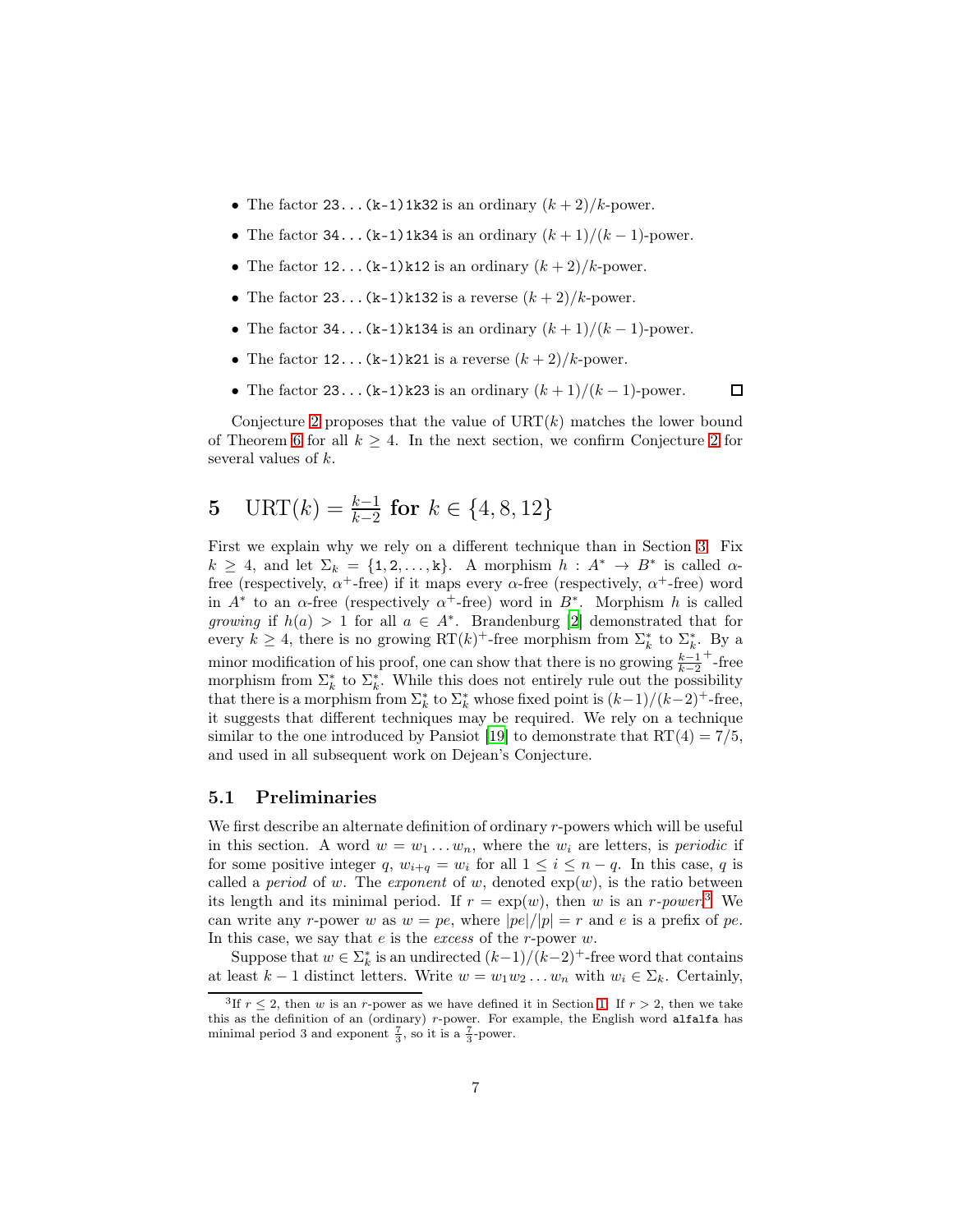every length  $k-2$  factor of w contains  $k-2$  distinct letters, and it is easily checked that every length k factor of w contains at least  $k - 1$  distinct letters.

Now let  $w \in \Sigma_k^*$  be any word containing at least  $k-1$  distinct letters and satisfying these two properties:

- Every length  $k-2$  factor of w contains  $k-2$  distinct letters; and
- Every length k factor of w contains at least  $k-1$  distinct leters.

Let u be the shortest prefix of w containing  $k-1$  distinct letters. We see immediately that u has length  $k - 1$  or k. Write  $w = uv$ , where  $v = v_1v_2...v_n$ with  $v_i \in \Sigma_k$ . Define  $p_0 = u$  and  $p_i = uv_1 \dots v_i$  for all  $i \in \{1, \dots, n\}$ . For all  $i \in \{0, 1, \ldots, n\}$ , the prefix  $p_i$  determines a permutation

$$
r_i = \begin{pmatrix} 1 & 2 & \dots & k \\ r_i[1] & r_i[2] & \dots & r_i[k] \end{pmatrix},
$$

of the letters of  $\Sigma_k$ , which ranks the letters of  $\Sigma_k$  by the index of their final appearance in  $p_i$ . In other words,  $r_i[3] \ldots r_i[k]$  is the length  $k-2$  suffix of  $p_i$ , and of the two letters in  $\Sigma_k \setminus \{r_i[3], \ldots, r_i[k]\}, r_i[2]$  is the letter that appears last in  $p_i$  (note that the final letter  $r_i[1]$  may not even appear in  $p_i$ ). For example, on  $\Sigma_6$ , the prefix 123416 gives rise to the permutation

$$
\begin{pmatrix} 1 & 2 & 3 & 4 & 5 & 6 \ 5 & 2 & 3 & 4 & 1 & 6 \end{pmatrix}.
$$

Since every factor of length  $k-2$  in w contains  $k-2$  distinct letters, for any *i* ∈ {1, ..., *n*}, the letter  $v_i$  must belong to the set { $r_{i-1}[1], r_{i-1}[2], r_{i-1}[3]$ }. This gives rise to the following encoding:

For  $1 \leq i \leq n$ , define  $t(w) = t_1 \dots t_n$ , where for all  $1 \leq i \leq n$ ,

$$
t_i = \begin{cases} 1 \text{ if } w_i = r_{i-1}[1] \\ 2 \text{ if } w_i = r_{i-1}[2] \\ 3 \text{ if } w_i = r_{i-1}[3] \end{cases}
$$

For example, on  $\Sigma_5$ , for the word  $w = 12342541243$ , the shortest prefix containing 4 distinct letters is 1234, and w has encoding  $t(w) = 3131231$ . Given the shortest prefix of w containing  $k-1$  distinct letters, and the encoding  $t(w)$ , we can recover w. Moreover, if w has period  $q < n$ , then so does  $t(w)$ . The exponent  $|w|/q$  of w corresponds to an exponent  $|v|/q$  of  $t(w)$ .

Let  $S_k$  denote the symmetric group on  $\Sigma_k$  with left multiplication. Define a morphism  $\sigma : \Sigma_3^* \to S_k$  by

$$
\sigma(1) = \begin{pmatrix} 1 & 2 & 3 & 4 & \cdots & k-1 & k \\ 2 & 3 & 4 & 5 & \cdots & k & 1 \end{pmatrix}
$$

$$
\sigma(2) = \begin{pmatrix} 1 & 2 & 3 & 4 & \cdots & k-1 & k \\ 1 & 3 & 4 & 5 & \cdots & k & 2 \end{pmatrix}
$$

$$
\sigma(3) = \begin{pmatrix} 1 & 2 & 3 & 4 & \cdots & k-1 & k \\ 1 & 2 & 4 & 5 & \cdots & k & 3 \end{pmatrix}
$$

.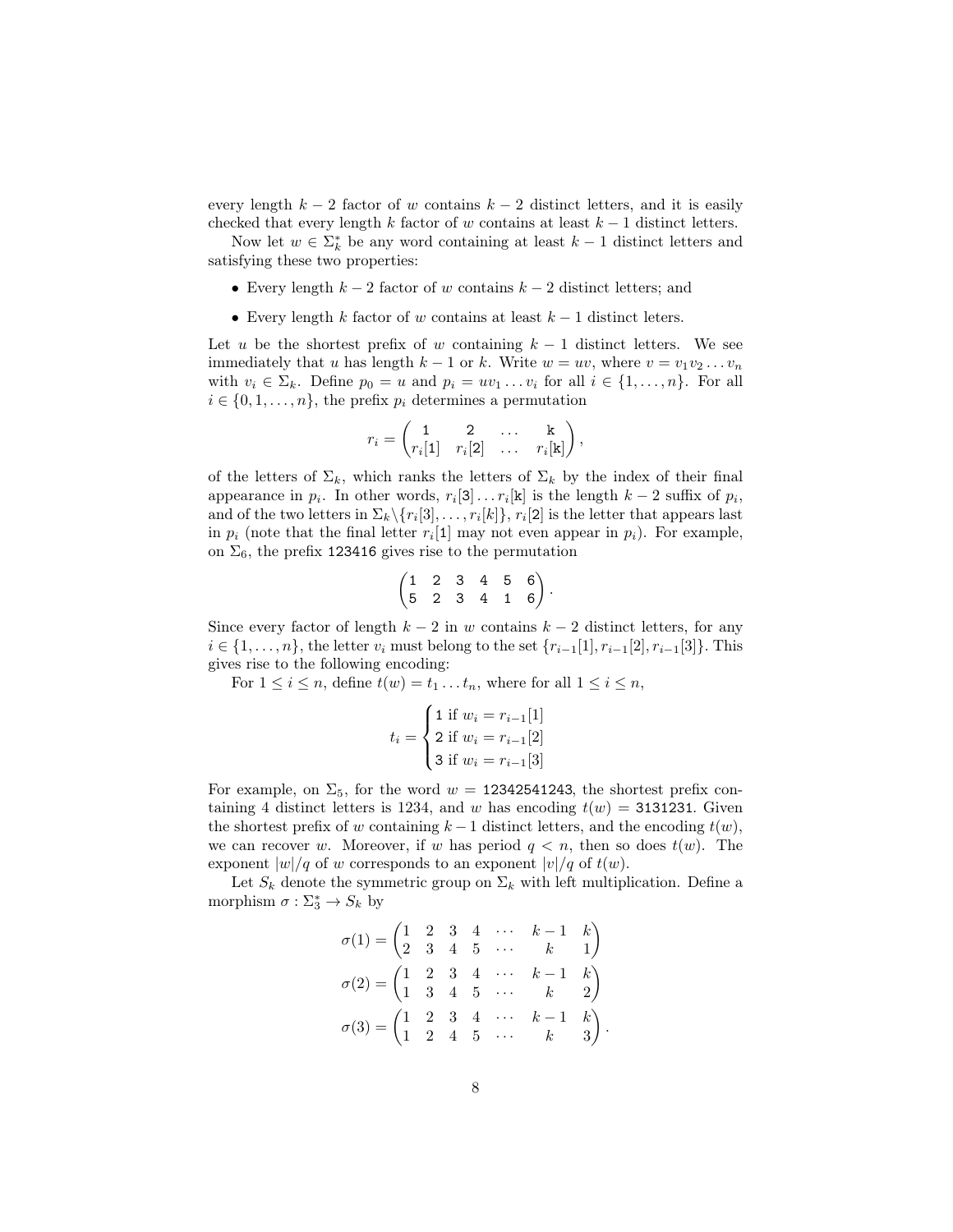One proves by induction that  $r_0\sigma(t(p_i)) = r_i$ . It follows that if  $w = pe$  has period |p|, and e contains at least  $k-1$  distinct letters, then the length |p| prefix of  $t(w)$  lies in the kernel of  $\sigma$ . In this case,  $t(w)$  is called a kernel repetition. For example, over  $\Sigma_4$ , the word

#### $w = 123243414212324$

has period 10, and excess 12324. Hence, the encoding  $t(w) = 312313123131$  is a kernel repetition; one verifies that  $\sigma(3123131231) = id$ .

Suppose that k is even. Then  $\sigma(1)$  and  $\sigma(3)$  are odd, while  $\sigma(2)$  is even. It follows that  $\sigma(31)$  is even, and hence the subgroup of  $S_k$  generated by  $\sigma(2)$  and  $\sigma(31)$  is a subgroup of the alternating group  $A_k$ . This simple observation leads to the following important lemma, which will be used to bound the length of reversible factors in the words we construct.

<span id="page-8-0"></span>**Lemma 7.** Let  $k \geq 4$  satisfy  $k \equiv 0 \pmod{4}$ . Let  $w \in \sum_{k}^{*}$  be a word with prefix 12...(k-1) and encoding  $t(w) \in \{31,2\}^*$ . Suppose that  $u = u_1u_2...u_{k-1}$  is a factor of w, where  $u_1, u_2, \ldots, u_{k-1} \in \Sigma_k$  are distinct letters. Then  $u^R$  is not a factor of w.

*Proof.* Suppose towards a contradiction that u and  $u^R$  are both factors of w. Assume without loss of generality that u appears before  $u^R$  in w. Then w contains a factor x with prefix u and suffix  $u^R$ . Consider the encoding  $t(x)$ , which is a factor of  $t(w)$ .

Immediately after reading u, the ranking of the letters in  $\Sigma_k$  is:

$$
\begin{pmatrix} 1 & 2 & 3 & \dots & k \\ u_k & u_1 & u_2 & \dots & u_{k-1} \end{pmatrix},
$$

where  $u_k$  is the unique letter in  $\Sigma_k \setminus \{u_1, u_2, \ldots, u_{k-1}\}.$  Immediately after reading  $u^R$ , the ranking of the letters in  $\Sigma_k$  is:

$$
\begin{pmatrix}\n1 & 2 & 3 & \dots & k \\
u_k & u_{k-1} & u_{k-2} & \dots & u_1\n\end{pmatrix}.
$$

Evidently, we have

$$
\sigma(t(x))=\begin{pmatrix}1&2&3&\dots&\text{k-1}&\text{k}\\1&\text{k}&\text{k-1}&\dots&3&2\end{pmatrix}.
$$

Since  $k \equiv 0 \pmod{4}$ , we observe that  $\sigma(t(x))$  is an odd permutation. We claim that  $t(x)$  does not begin in 1 or end in 3, so that  $t(x) \in \{31,2\}^*$ . But  $\sigma(31)$  and  $\sigma(2)$  are both even, which contradicts the fact that  $\sigma(t(x))$  is odd.

The fact that  $t(x)$  does not end in 3 follows from the fact that  $u_{k-1} \neq u_1$ . It remains to show that  $t(x)$  does not begin with 1. If x is a prefix of w then  $t(x)$  begins in 3 or 2, so we may assume that  $w = yxz$  with  $y \neq \varepsilon$ . Then  $t(w)$ has prefix  $t(yu)t(x)$ . If  $t(x)$  began in 1, then  $t(yu)$  would necessarily end in 3, and this is impossible since  $u_1 \neq u_{k-1}$ . This completes the proof of the claim, and the lemma.  $\Box$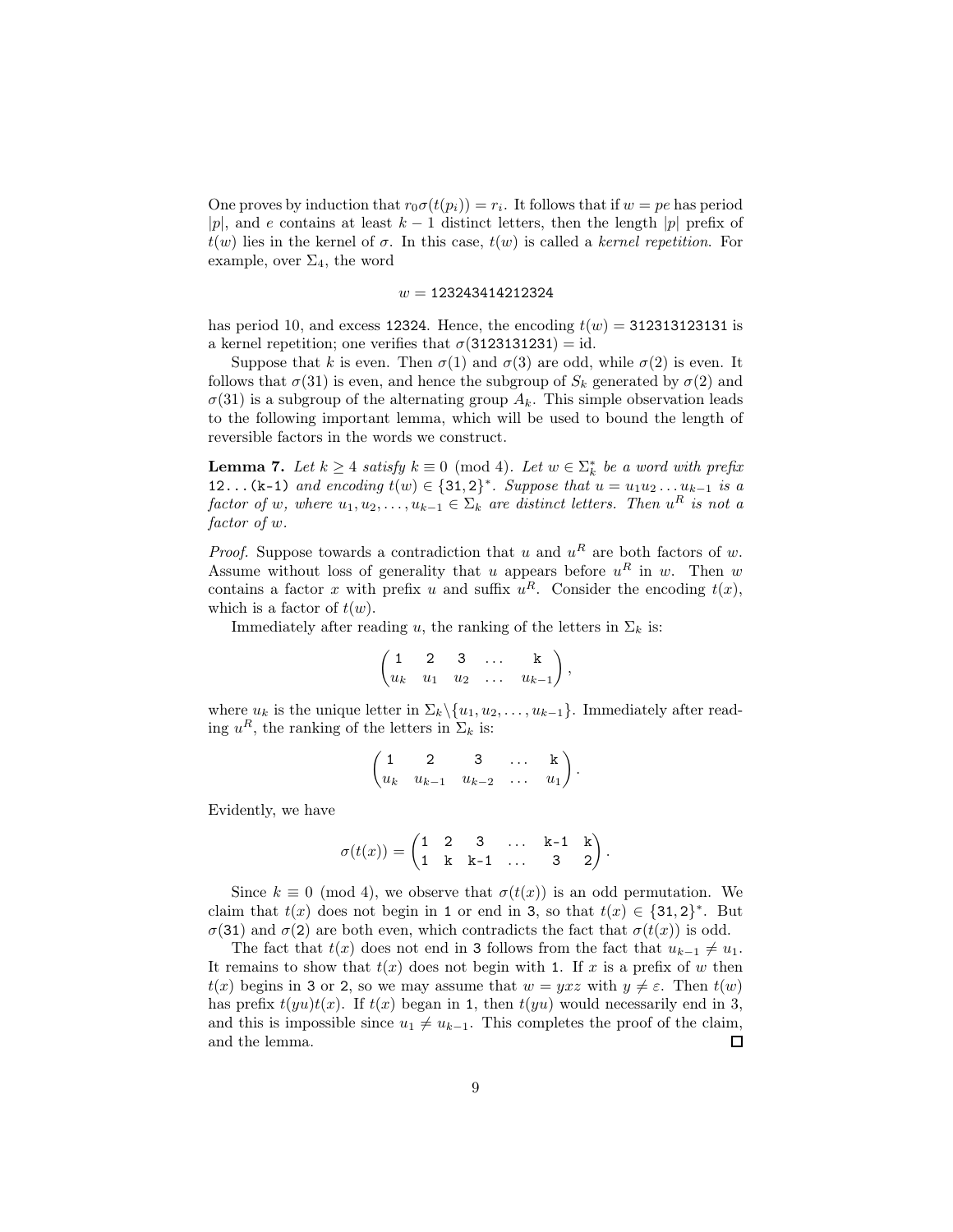### 5.2 Constructions

Define morphisms  $f_4, f_8, f_{12}: \Sigma_2^* \to \Sigma_2^*$  as follows:

 $f_4(1) = 121$  $f_4(2) = 122$  $f_8(1) = 121212112122121$  $f_8(2) = 211212122122112$  $f_{12}(1) = 121212121211212122121$  $f_{12}(2) = 212122112121121212212$ 

Define  $g: \Sigma_2^* \to \Sigma_3^*$  by:

$$
g(1) = 31
$$

$$
g(2) = 312
$$

A key property of each of the morphisms  $f_4$ ,  $f_8$ ,  $f_{12}$ , and g is that the images of 1 and 2 end in different letters.

<span id="page-9-0"></span>**Theorem 8.** Fix  $k \in \{4, 8, 12\}$ , and let  $f = f_k$ . Let w be the word over  $\Sigma_k$  with prefix 12...(k-1) and encoding  $g(f^{\omega}(1))$ . Then w is undirected  $(k-1)(k-2)^{+}$ free.

The remainder of this section is devoted to proving Theorem [8.](#page-9-0) Essentially, we adapt the technique first used by Moulin-Ollagnier [\[18](#page-13-5)]. A simplified version of Moulin-Ollagnier's technique, which we follow fairly closely, is exhibited by Currie and Rampersad [\[12\]](#page-12-15). For the remainder of this section, we use notation as in Theorem [8.](#page-9-0) We let  $r = |f(1)|$ , i.e. say that f is r-uniform.

We first discuss kernel repetitions appearing in  $g(f^{\omega}(1))$ . Let factor  $v = pe$ of  $g(f^{\omega}(1))$  be a kernel repetition with period q; say  $g(f^{\omega}(1)) = xv\mathbf{y}$ . Let  $V = x'vy'$  be the maximal period q extension of the occurrence xvy of v. Write  $X = Xx'$  and  $y = y'Y$ , so that  $g(f^{\omega}(1)) = XVY$ . Write  $V = PE = EP'$ , where  $|P| = q$ . By the periodicity of PE, the factor P is conjugate to p, and hence P is in the kernel of  $\sigma$ . Write  $P = \pi'' g(\pi) \pi'$  where  $\pi''$  is a proper suffix of  $g(1)$  or  $g(2)$ , and  $\pi'$  is a prefix of  $g(1)$  or  $g(2)$ . Analogously, write  $E = \eta'' g(\eta) \eta'$ . Since  $g(1)$  and  $g(2)$  end in different letters, it follows from the maximality of V that  $\pi'' = \eta'' = \varepsilon$ . In particular, P begins in 3. Hence E begins in 3, and thus we may assume that  $\pi' = \varepsilon$ . Finally, by the maximality of V,  $\eta' = 31$ , the longest common prefix of  $g(1)$  and  $g(2)$ . Altogether, we can write

$$
XPE = g(x\pi\eta)31,
$$

where  $g(\pi) = P$  and  $\eta$  is a prefix of  $\pi$ . We see that  $|P| \geq 2|\pi|$  and  $|E| \leq 3|\eta| + 2$ . Let  $\tau : \Sigma_2^* \to S_k$  be the composite morphism  $\sigma \circ g$ . Evidently, we have

$$
\tau(1) = \sigma(g(1)) = \sigma(31)
$$
, and  
\n $\tau(2) = \sigma(g(2)) = \sigma(312)$ .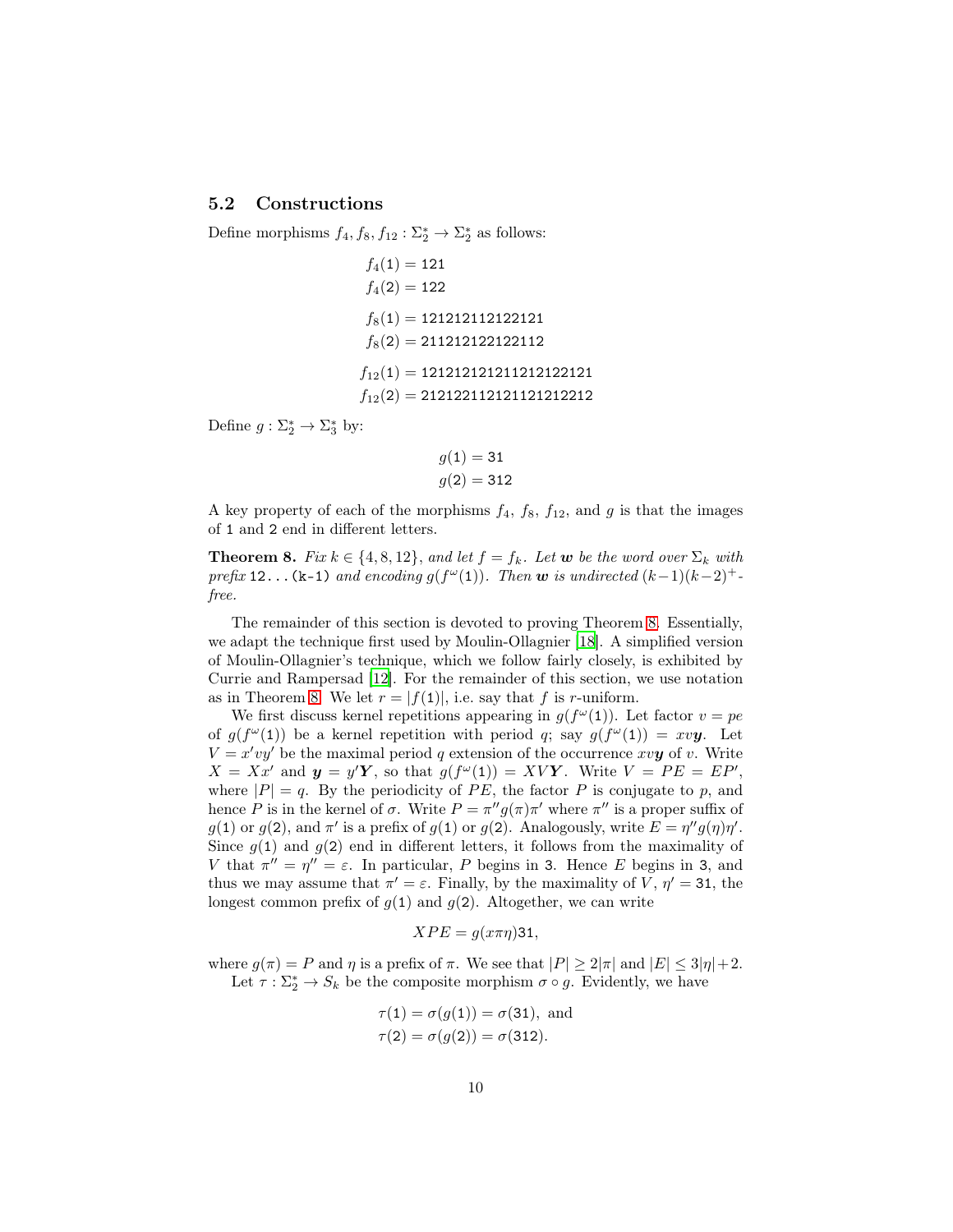Since P was in the kernel of  $\sigma$ , we see that

$$
\tau(\pi) = \sigma(g(\pi)) = \sigma(P) = \mathrm{id},
$$

i.e.,  $\pi$  is in the kernel of  $\tau$ .

Now set  $\pi_0 = \pi$  and  $\eta_0 = \eta$ . By the maximality of PE, the repetition  $\pi\eta = \pi_0\eta_0$  must be a maximal repetition with period  $|\pi_0|$  (i.e. it cannot be extended). If  $\eta_0$  has a cut, then it follows by arguments similar to those used above that  $\pi_0 \eta_0 = f(\pi_1 \eta_1) \eta'$ , where  $\eta_1$  is a prefix of  $\pi_1$  and  $\eta'$  is the longest common prefix of  $f(1)$  and  $f(2)$ . One checks that there is an element  $\phi \in S_k$ such that

$$
\phi \cdot \tau(f(\mathbf{a})) \cdot \phi^{-1} = \tau(\mathbf{a})
$$

for  $a \in \{1, 2\}$ , i.e.,  $\tau$  satisfies the "algebraic property" described by Moulin-Ollagnier [\[18](#page-13-5)]. It follows that  $\pi_1$  is in the kernel of  $\tau$ . We can repeat this process until we reach a repetition  $\pi_s \eta_s$  whose excess  $\eta_s$  has no cut. Recalling that  $f$  is an  $r$ -uniform morphism, we have

$$
|\pi_0|=r^s|\pi_s|
$$

and

$$
|\eta_0|=r^s|\eta_s|+|\eta'|\sum_{i=0}^{s-1}r^i.
$$

Note that  $|\eta'| = 2$  if  $k = 4$ , while  $|\eta'| = 0$  if  $k \in \{8, 12\}$ . Thus we have

$$
|\eta_0| = \begin{cases} r^s |\eta_s| + r^s - 1 & \text{if } k = 4\\ r^s |\eta_s| & \text{if } k \in \{8, 12\} \end{cases}
$$
  

$$
\leq r^s |\eta_s| + r^s - 1
$$

*Proof of Theorem [8.](#page-9-0)* We first show that  $w$  contains no reverse r-power with  $r > (k-1)/(k-2)$ . Since 33 is not a factor of  $g(f^{\omega}(1))$ , every factor of length k in w contains a factor of the form  $u = u_1u_2 \ldots u_{k-1}$ , where  $u_1, u_2, \ldots, u_{k-1}$  are distinct letters. Thus, by Lemma [7,](#page-8-0) if  $xyx^R$  is a factor of w with  $|xyx^R|/|xy| >$  $(k-1)/(k-2)$ , then  $|x| \leq k-1$ . In turn, we have  $|xyx^R| < (k-1)^2$ . Therefore, we conclude by a finite check that  $w$  contains no reverse r-power with  $r >$  $(k-1)/(k-2)$ .

It remains to show that w has no ordinary r-powers with  $r > (k-1)/(k-2)$ . Suppose to the contrary that pe is a factor of w with  $|pe|/|p| > (k-1)/(k-2)$ and  $e$  a prefix of pe. We may assume that pe is maximal with respect to having period |p|. If e has less than  $k-1$  distinct letters, then  $|e| \leq k-1$ . In turn, we have  $|pe| < (k-1)^2$ . By a finite check, w has no such factors.

So we may assume that e has at least  $k - 1$  distinct letters. Let  $V = t(pe)$ , so  $V = PE$  with  $|P| = |p|$ , and E a prefix of P. Hence V is a kernel repetition, i.e., P is in the kernel of  $\sigma$ . By the maximality of pe, P begins in 3. Hence, the length  $k-1$  prefix of p contains  $k-1$  distinct letters, and  $|e| = |E| + k - 1$ . We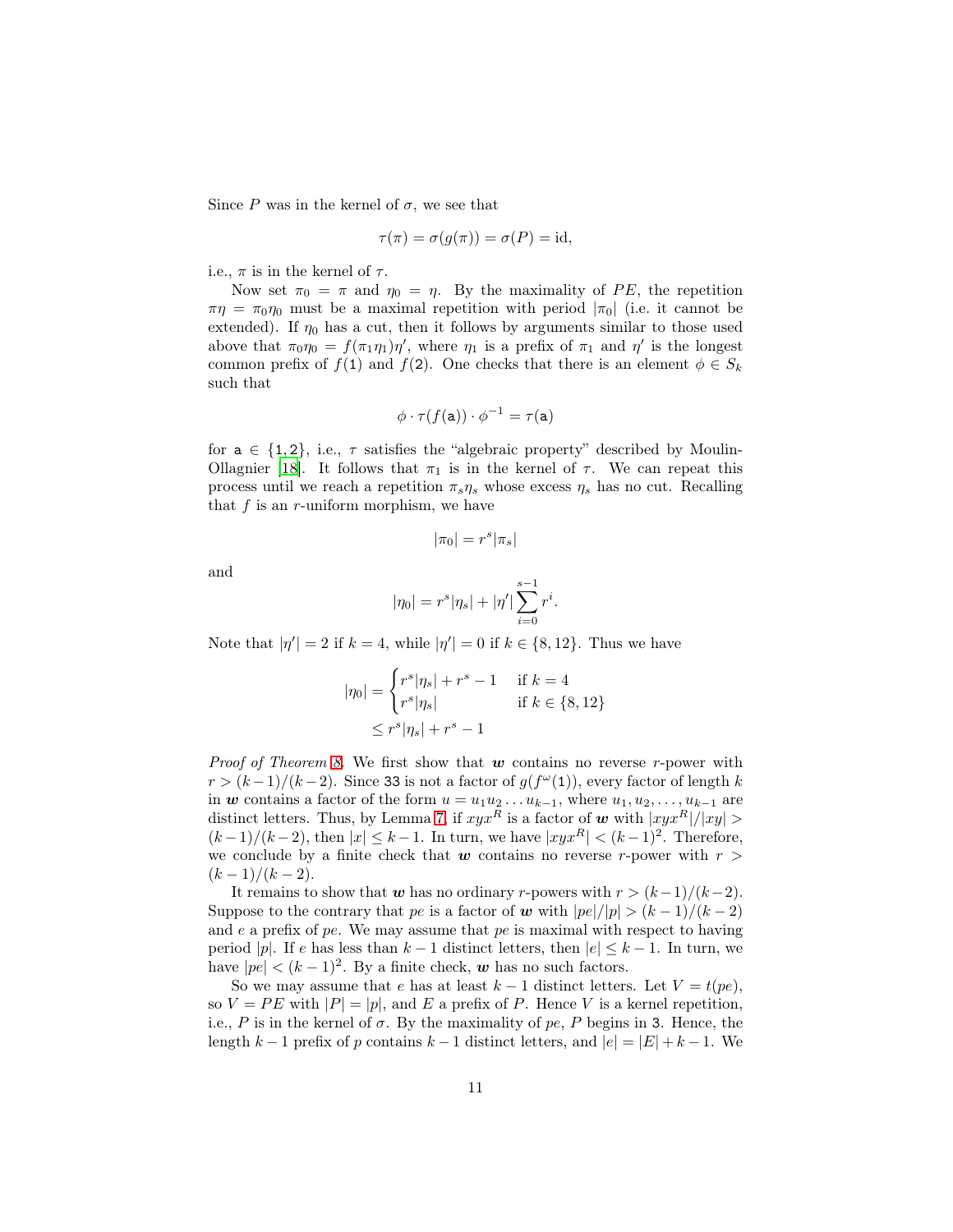can find a factor  $\pi_s \eta_s$  of  $f^{\omega}(1)$  as described above, such that  $\eta_s$  is a prefix of  $\pi_s \eta_s$ ,  $\pi_s$  is in the kernel of  $\tau$ , and  $\eta_s$  does not contain a cut. Now

 $\overline{k}$ 

$$
\frac{1}{-2} < \frac{|e|}{|p|} \\
= \frac{|E| + k - 1}{|P|} \\
\leq \frac{3|\eta_0| + k + 1}{2|\pi_0|} \\
= \frac{3\left(r^s|\eta_s| + r^s - 1\right) + k + 1}{2r^s|\pi_s|} \\
= \frac{3r^s\left(|\eta_s| + 1\right) + k - 2}{2 \cdot r^s |\pi_s|} \\
= \frac{3(|\eta_s| + 1) + (k - 2)r^{-s}}{2|\pi_s|} \\
\leq \frac{3|\eta_s| + k + 1}{2|\pi_s|}.
$$

Thus, we have

<span id="page-11-0"></span>
$$
|\pi_s| < \frac{(k-2)(3|\eta_s| + k + 1)}{2} \tag{1}
$$

By exhaustive check, every factor of length r in  $f^{\omega}(1)$  contains a cut, so we must have  $|\eta_s| < r$ , and we can list all possibilities for  $\eta_s$ . For each possible value of  $\eta_s$ , we can enumerate all possibilities for  $\pi_s$  using [\(1\)](#page-11-0). At this point our argument depends on the value of k.

If  $k \in \{8, 12\}$ , then we find that no such factor  $\pi_s \eta_s$  exists in  $f^{\omega}(1)$ . On the other hand, if  $k = 4$ , then we find two pairs satisfying [\(1\)](#page-11-0):

$$
\pi_s = 2121 \text{ and } \eta_s = \varepsilon,
$$

or

$$
\pi_s = 2112112212 \text{ and } \eta_s = 21.
$$

Note, however, that for each pair we have  $|\pi_s|_1 = |\pi_s|_2$  and  $|\eta_s|_1 = |\eta_s|_2$ . Since  $f_4(1) = 121$  and  $f_4(2) = 122$ , it follows that  $|\pi_0|_1 = |\pi_0|_2$  and  $|\eta_0|_1 = |\eta_0|_2$ . In this case,  $|P| = \frac{5}{2} |\pi_0|$  and  $|E| = \frac{5}{2} |\eta_0| + 2$ . By adapting the string of inequalities leading to  $(1)$ , we find that we must in fact have

$$
|\pi_s| < 2|\eta_s| + 4,
$$

and this does not hold in either case.

Thus, we conclude that w is undirected  $\frac{k-1}{k-2}$  $+$ -free.

 $\Box$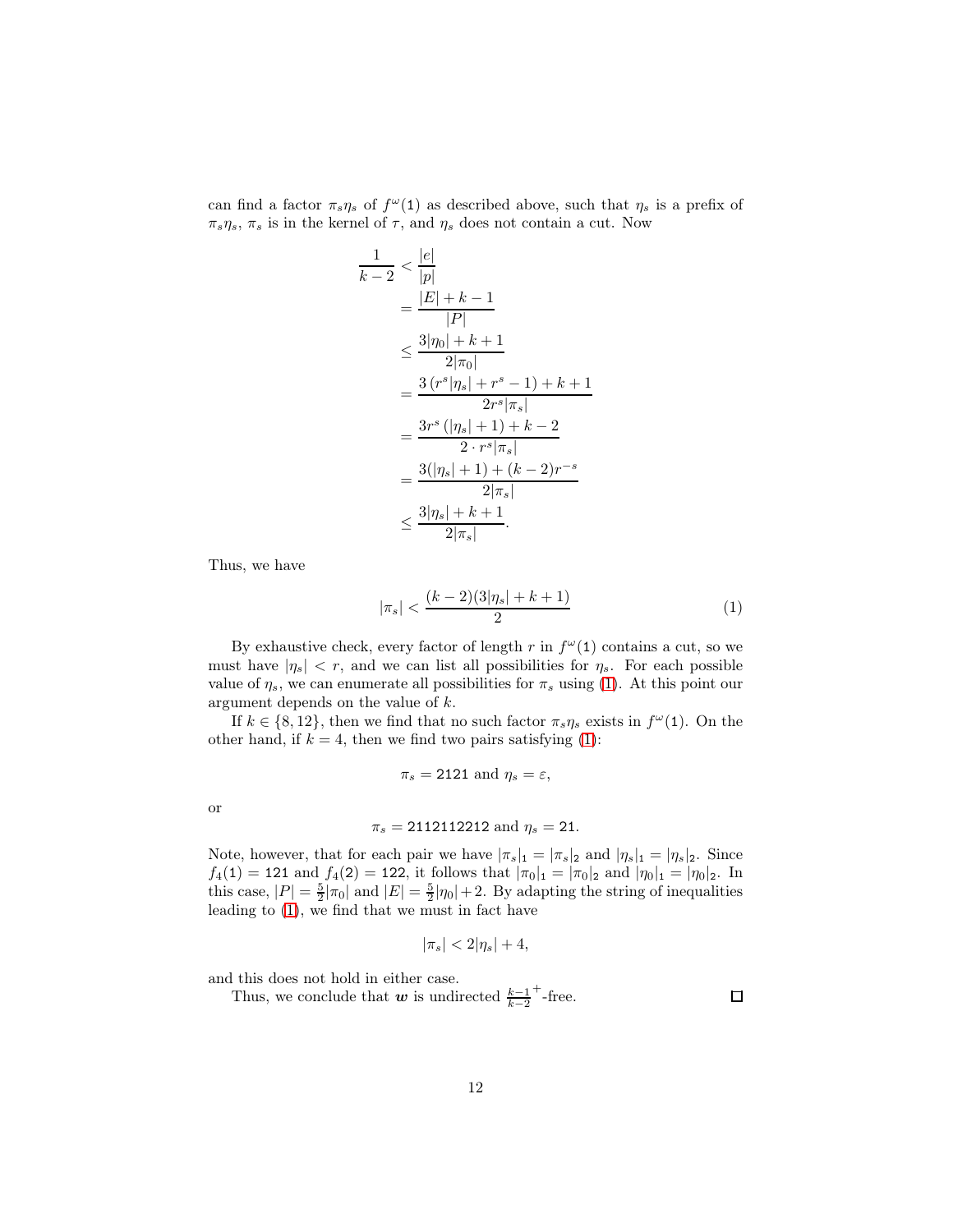## References

- <span id="page-12-2"></span>1. Berstel, J.: Axel Thue's Papers on Repetitions in Words: A Translation. In: Publications du LaCIM. vol. 20. Université du Québec à Montréal (1995)
- <span id="page-12-14"></span>2. Brandenburg, F.J.: Uniformly growing  $k$ -th power-free homomorphisms. Theoret. Comput. Sci. 23(1), 69–82 (1983)
- <span id="page-12-4"></span>3. Carpi, A.: On Dejean's conjecture over large alphabets. Theoret. Comput. Sci. 385(1-3), 137–151 (2007)
- <span id="page-12-7"></span>4. Cassaigne, J.: Unavoidable patterns. In: Lothaire, M. (ed.) Algebraic Combinatorics on Words, pp. 111–134. Cambridge University Press, Cambridge (2002)
- <span id="page-12-0"></span>5. Cassaigne, J., Currie, J.D.: Words Strongly Avoiding Fractional Powers. European J. Combin. 20(8), 725–737 (1999)
- <span id="page-12-11"></span>6. Currie, J.D., Lafrance, P.: Avoidability index for binary patterns with reversal. Electron. J. Combin. 23(1), #P1.36 (2016)
- <span id="page-12-8"></span>7. Currie, J.D., Linek, V.: Avoiding patterns in the abelian sense. Canad. J. Math. 53(4), 696–714 (2001)
- <span id="page-12-9"></span>8. Currie, J.D., Visentin, T.I.: Long binary patterns are Abelian 2-avoidable. Theoret. Comput. Sci. 409(3), 432–437 (2008)
- <span id="page-12-12"></span>9. Currie, J.D., Mol, L., Rampersad, N.: A family of formulas with reversal of high avoidability index. Internat. J. Algebra Comput. 27(5), 477-493 (2017)
- <span id="page-12-13"></span>10. Currie, J.D., Mol, L., Rampersad, N.: Avoidance bases for formulas with reversal. Theoret. Comput. Sci. 738, 25–41 (2018)
- <span id="page-12-5"></span>11. Currie, J.D., Rampersad, N.: Dejean's conjecture holds for  $n \geq 27$ . RAIRO - Theor. Inform. Appl. 43(4), 775–778 (2009)
- <span id="page-12-15"></span>12. Currie, J.D., Rampersad, N.: A proof of Dejean's conjecture. Math. Comp. 80(274), 1063–1070 (2011)
- <span id="page-12-3"></span>13. Dejean, F.: Sur un théorème de Thue. J. Combin. Theory Ser. A 13, 90–99 (1972)
- <span id="page-12-10"></span>14. Dekking, F.M.: Strongly non-repetitive sequences and progression-free sets. J. Combin. Theory Ser. A 27(2), 181–185 (1979)
- <span id="page-12-1"></span>15. Fici, G., Langiu, A., Lecroq, T., Lefebvre, A., Mignosi, F., Peltomäki, J., Prieur-gaston, É.: Abelian powers and repetitions in Sturmian words. Theoret. Comput. Sci. 635, 16–34 (2016)
- <span id="page-12-6"></span>16. Keränen, V.: Abelian squares are avoidable on 4 letters. In: Automata, Languages, and Programming: Lecture notes in Computer Science, vol. 623, pp. 41–52. Springer-Verlag (1992)